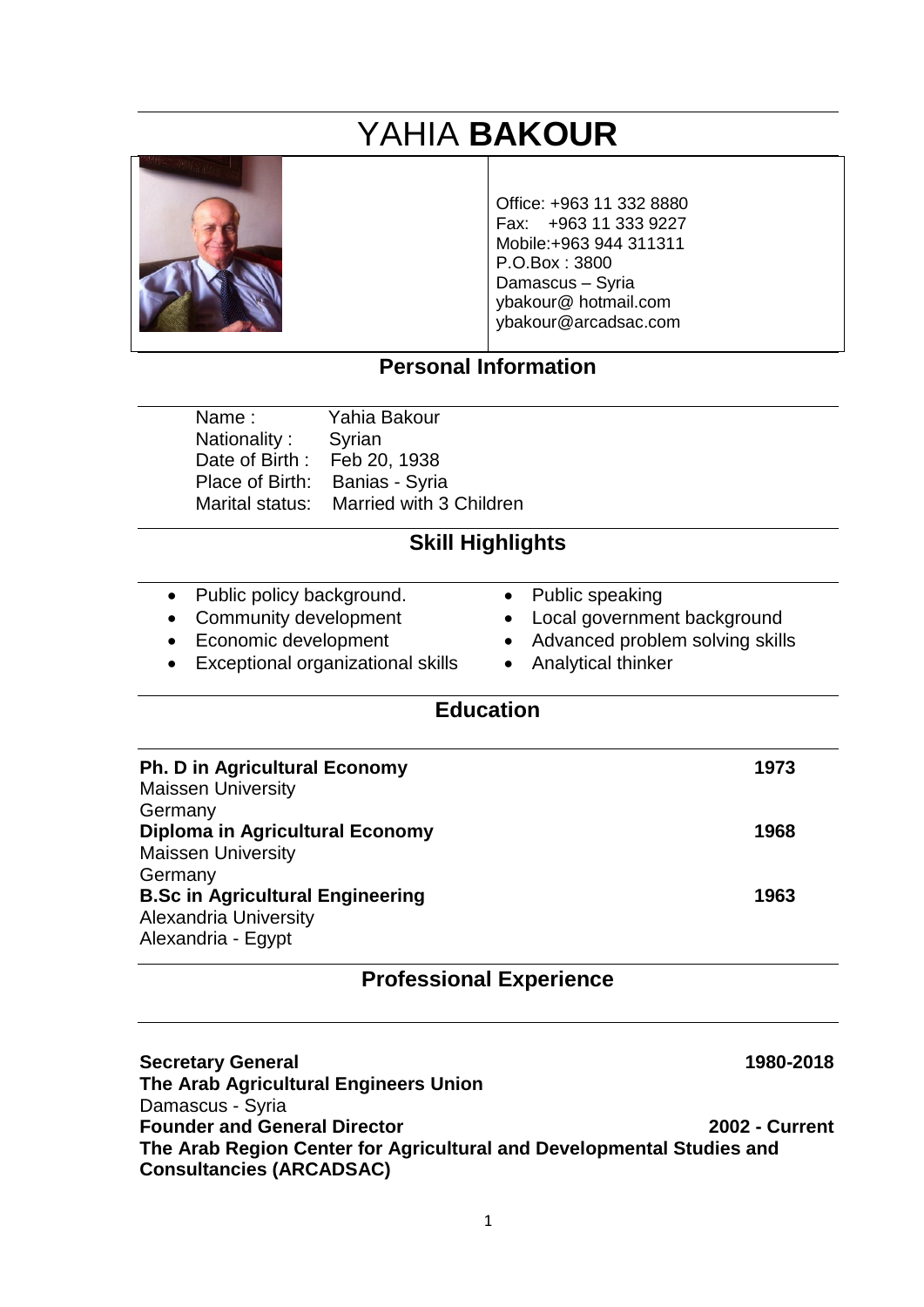Damascus, Syria

| <b>General Director</b><br>The Arab Organization for Agricultural Development (AOAD)<br>League of Arab States<br>Khartoum - Sudan              | 1992-2001 |
|------------------------------------------------------------------------------------------------------------------------------------------------|-----------|
| <b>Director</b><br><b>Regional Office in Damascus</b><br>Arab Organization for Agricultural Development (AOAD)<br>Damascus - Syria             | 1978-1992 |
| <b>Assistant Professor</b><br><b>Faculty of Agriculture – Damascus University</b><br>Damascus - Syria                                          | 1973-1978 |
| <b>General Director of the Agricultural Cooperatives Directorate</b><br><b>Ministry of Agriculture and Agrarian Reform</b><br>Damascus - Syria | 1968-1973 |
| <b>Head of Agricultural Cooperation Department in Lattakia</b><br><b>Ministry of Agriculture and Agrarian Reform</b><br>Lattakia - Syria       | 1966-1968 |

# **Organizations and Additional Responsibilities / Memberships**

## **1- Regional& International Organizations:**

| <b>World Academy for Art and Science</b><br>$\blacksquare$<br>Washington D.C - USA                                                                                                                                             | since 1997 |
|--------------------------------------------------------------------------------------------------------------------------------------------------------------------------------------------------------------------------------|------------|
| <b>Friends Of Europe Group</b><br>$\blacksquare$<br><b>Brussels</b>                                                                                                                                                            | since 2008 |
| <b>Member of Board of Trustees of International Food Policy</b><br>$\blacksquare$<br><b>Research Institute (IFPRI)</b><br>Washington D.C - USA                                                                                 | 1982-1990  |
| Reporter of International Bureau for Man & Biosphere<br>$\blacksquare$<br>United Nations Organization for Education, Sciences & Culture.<br>(UNESCO)<br><b>Member of Arab Cooperatives Experts Committee</b><br>$\blacksquare$ | 1982-1990  |
| League of Arab States                                                                                                                                                                                                          | 1969-1975  |
| <b>2- National institutions:</b>                                                                                                                                                                                               |            |

|  | <b>EXEC</b> Head of Syrian Agricultural Engineers Syndicate $(NGO)$ |  | 1975-1993 |
|--|---------------------------------------------------------------------|--|-----------|
|--|---------------------------------------------------------------------|--|-----------|

▪ **Member on the Syrian Supreme Agricultural Council**. (G.O) **1983-1993**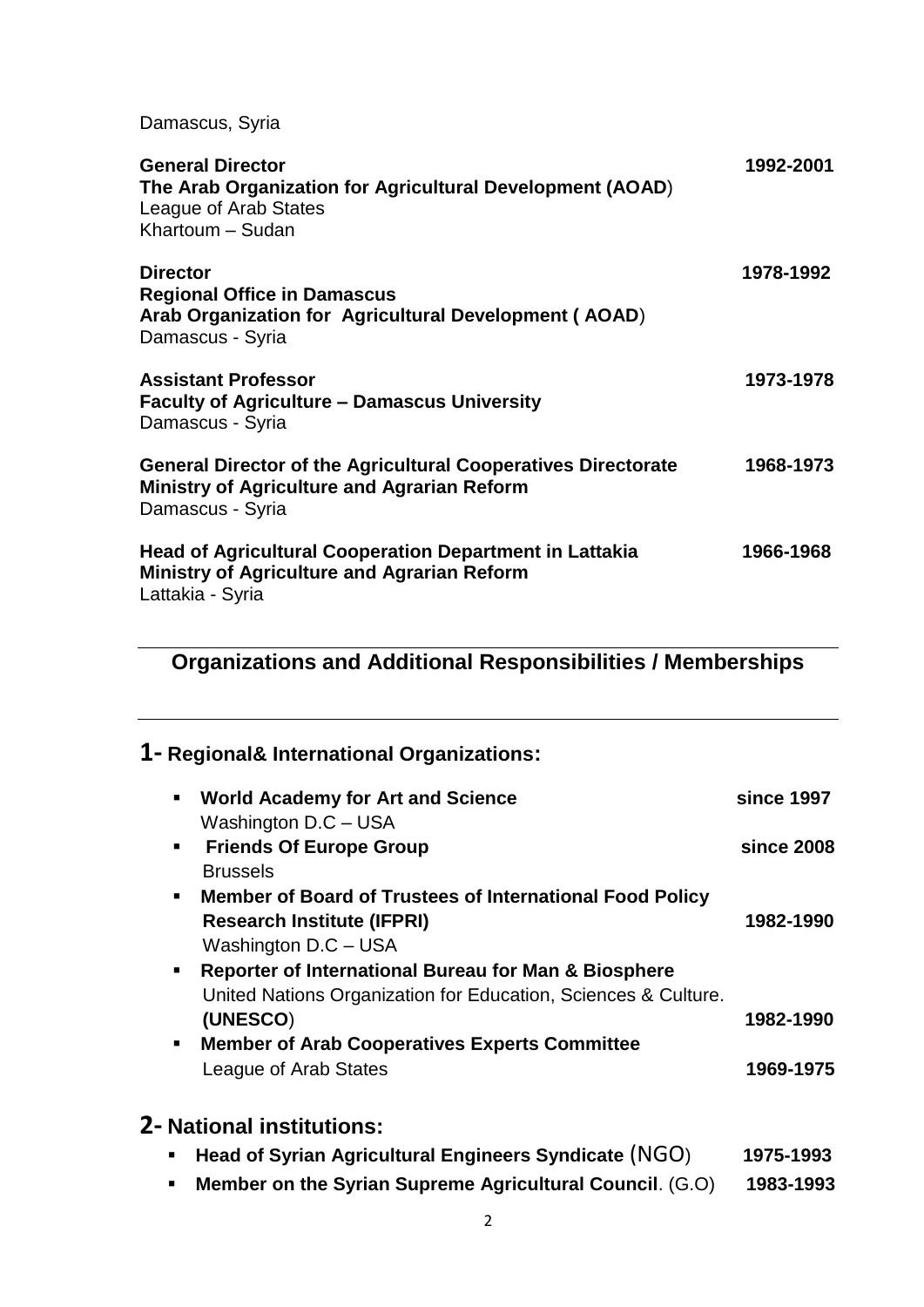▪ **Reporter for the Syrian Committee for Man & Environment**  The Syrian Higher Council for Science (G.O). **1981- 988**

#### **3- Scientific Associations:**

- **Member of Arab Association of Agricultural Economics and Social Sciences.**
- **Member of Arab Association of Agricultural Economists.**
- **Member of the Syrian Association for Economic Sciences.**
- **Member of the Syrian Agricultural Engineers Syndicate.**

#### **Awards & Certificates of Appreciation**

| 1- Medal of the Two Niles - excellent class                           |           |  |
|-----------------------------------------------------------------------|-----------|--|
| <b>President of Sudan</b>                                             |           |  |
|                                                                       | 2001      |  |
| 2- Al Sharif bin Hussein bin Ali Medal - excellent class              |           |  |
| King Abdulla Bin Al Hussein - King of Jordan                          |           |  |
|                                                                       | 1998      |  |
| 3- Al Fateh Medal - excellent class                                   |           |  |
| President of Libya                                                    |           |  |
|                                                                       | 1990      |  |
| 4- Certificates of Appreciation & Thanks for outstanding achievements |           |  |
| from:                                                                 |           |  |
| a. General Assembly of Arab Agriculture Ministers.                    | 2001      |  |
| <b>b.</b> Most of Arab Agriculture Ministers; individually.           | 1980-2002 |  |
| $\mathbf{c}$ .                                                        |           |  |
| 5 - Medal of the Arab league Secretary General for outstanding        |           |  |
| Achievements As G.D. of AOAD                                          | 2018      |  |
|                                                                       |           |  |
|                                                                       |           |  |
|                                                                       |           |  |
| <b>Publications</b>                                                   |           |  |
|                                                                       |           |  |
| <b>1-Published Books</b>                                              |           |  |
| a. Agricultural Cooperation: Theories & Applications,                 | 1981      |  |
| Damascus University, Damascus - Syria                                 |           |  |
|                                                                       |           |  |
|                                                                       |           |  |

b. **Economics of Agricultural Cooperatives.** Damascus University, Damascus – Syria **1975**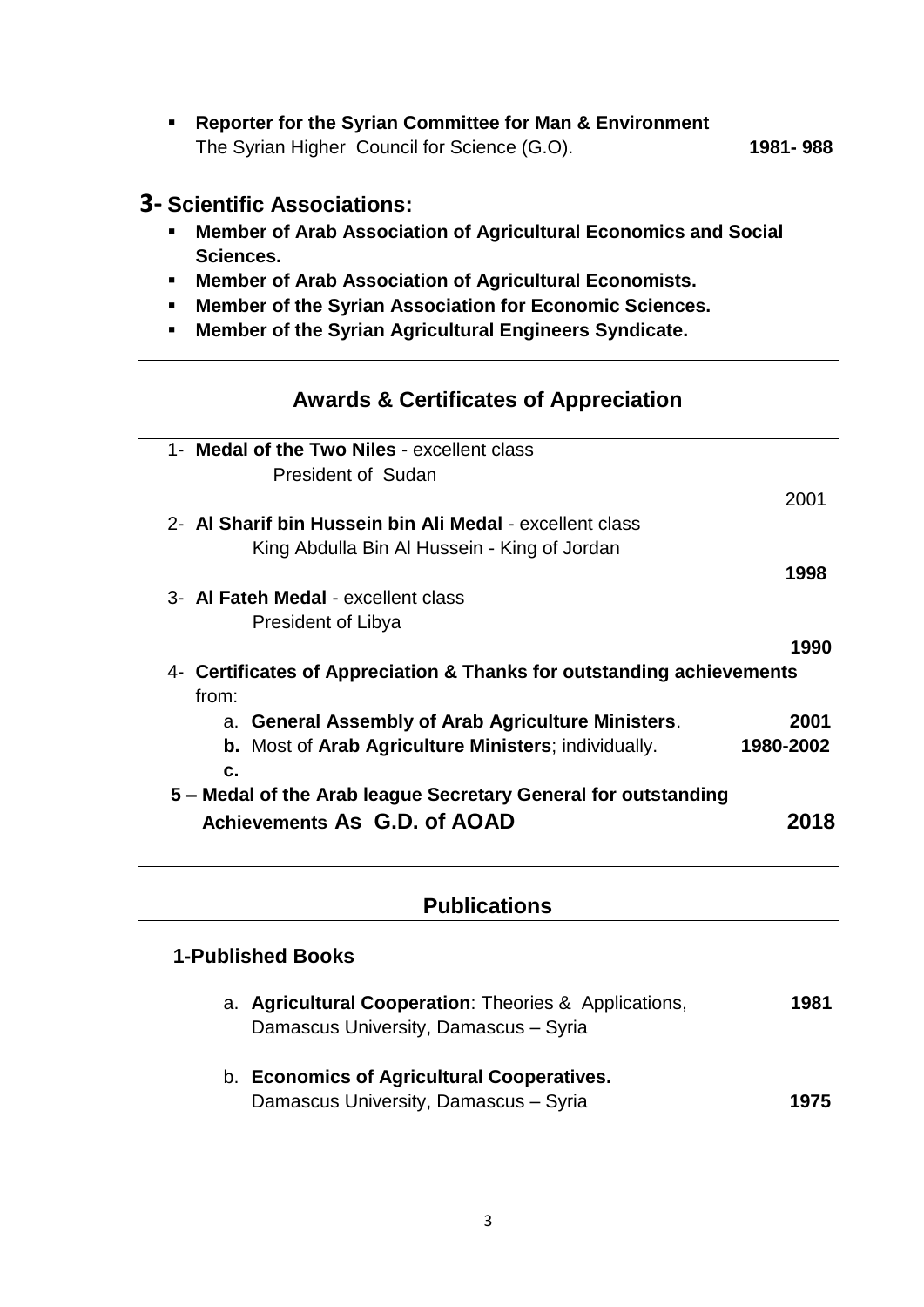## **2- Published Studies and Scientific Papers:**

## **2-1 At National Level:**

|    | a. Achievements of the Arab Agriculture developments and its          |      |
|----|-----------------------------------------------------------------------|------|
|    | b. future trends.                                                     | 2007 |
|    | Presented to The Arab Conference for Food Security,                   |      |
|    | Beirut - Lebanon.                                                     |      |
|    | c. Study on the Syrian milk market (with 3 experts)                   | 2006 |
|    | Submitted to The Arab Authority for Investment and Agricultural       |      |
|    | Development, Khartoum - Sudan                                         |      |
|    | d. Study on the Syrian olive oil market (with 3 experts)              | 2006 |
|    | Submitted to The Arab Authority for Investment and Agricultural       |      |
|    | Development, Khartoum - Sudan                                         |      |
|    | e. Reform of the Syrian agricultural sector and its future            |      |
|    | <b>Expectations.</b>                                                  | 2005 |
|    | Presented to the Syrian Association of Economic Sciences              |      |
|    | Damascus - Syria.                                                     |      |
| f. | Study on Developing The Arab companies for manufacturing              |      |
|    | irrigation equipment (with two experts).                              | 2005 |
|    | Submitted to The Arab Authority for Investment and Agricultural       |      |
|    | Development, Khartoum - Sudan.                                        |      |
| g. | Reinforcement of national and local capacities for enhanced           |      |
|    | municipal solid waste management in Syria (with 4 other experts).     |      |
|    | Submitted to the World Bank, Washington DC- US                        | 2004 |
|    | h. An Analytical Study on the Impact of Technological Change in       |      |
|    | The Arab Agricultural Sectors, Syrian Case Study.                     |      |
|    | Submitted to The FAO Head quarter, Rome - Italy                       | 1992 |
| i. | Study on Planning and Management of Natural Resources in              |      |
|    | Syria.                                                                |      |
|    | Submitted to The FAO Head quarter, Rome - Italy                       | 1991 |
| j. | Study on Substituting Foreign Expatriates Working in the              |      |
|    | <b>Agricultural Extension in Syria by Nationals.</b>                  |      |
|    | Submitted to FAO Head quarter, Rome - Italy                           | 1989 |
| k. | Study on Agricultural intensification and its Role in Extending       |      |
|    | <b>Agricultural Services and Inputs to Small Farmers.</b>             |      |
|    | Submitted to the AOAD to be presented in Agricultural Intensification |      |
|    | seminar, Khartoum - Sudan                                             | 1988 |
| L. | The Syrian Experience in Agricultural Cooperation and its Role in     |      |
|    | Planning The Agricultural and Integrated Rural Development.           |      |
|    | Working Paper presented to the Meeting of Experts of The Arab         |      |
|    | Planning Institutes, Kuwait - State of Kuwait                         | 1987 |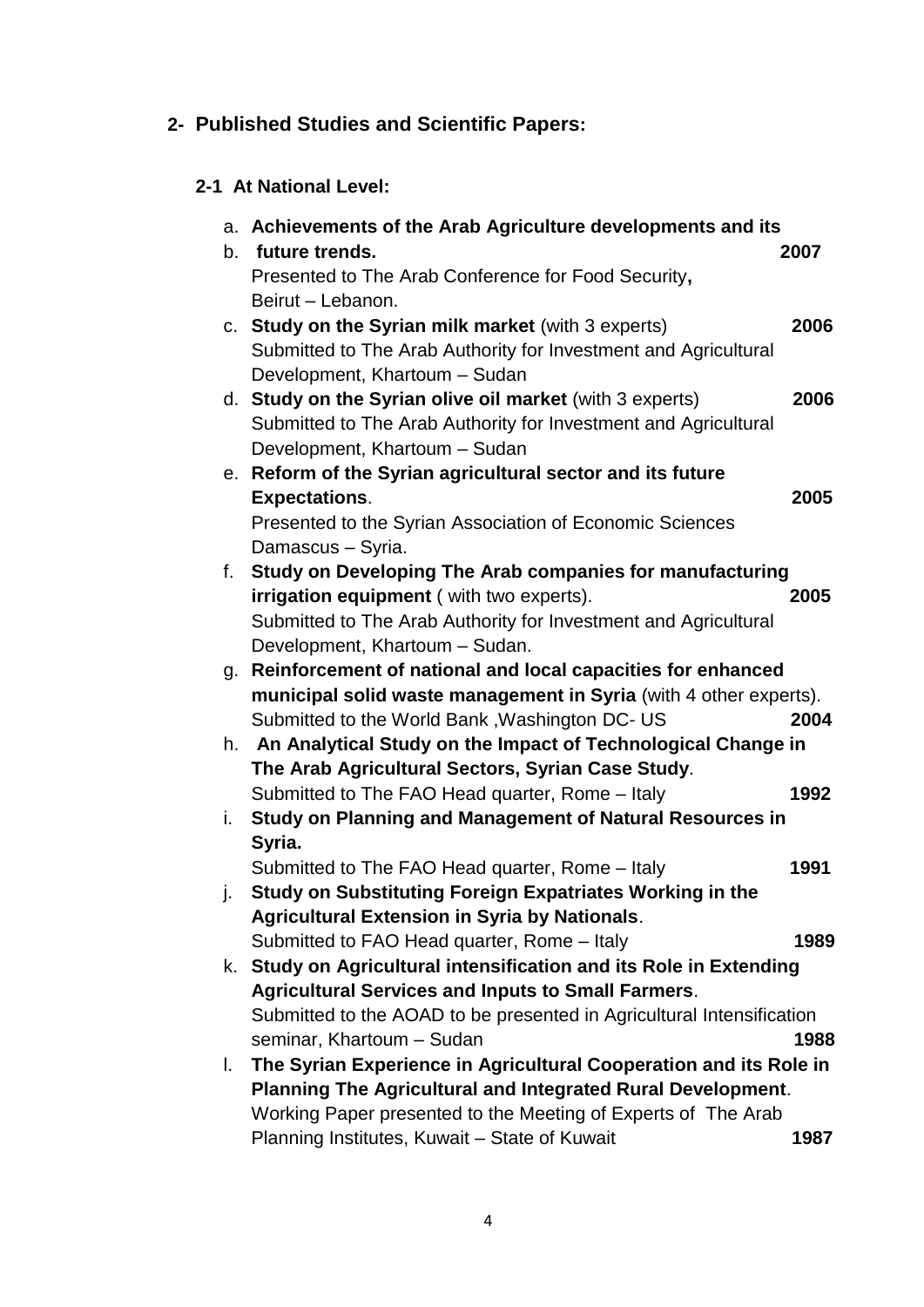|    | m. Study on Existing Relationships and Cooperation between<br><b>Agricultural Extension Systems and Agricultural Research</b> |
|----|-------------------------------------------------------------------------------------------------------------------------------|
|    | <b>Institutions in Syria.</b>                                                                                                 |
|    | Submitted to The FAO Head quarter, Rome - Italy to be presented at                                                            |
|    | the Seminar on Linkages between Rese and Agri. Exten. Systems -                                                               |
|    | Damascus - Syria<br>1987                                                                                                      |
|    | n. Present situation of the food security in Syria.<br>1985                                                                   |
|    | Working Paper presented during the Science Week,                                                                              |
|    | Damascus - Syria.                                                                                                             |
|    | o. The prospects of Applying Agricultural Collectivization in the                                                             |
|    | <b>Syrian Agriculture.</b><br>1984                                                                                            |
|    | Working Paper presented to the Agricultural Cooperation Seminar                                                               |
|    | Damascus - Syria.                                                                                                             |
|    | p. Analytical Study on Major Changes in Agrarian Structure and                                                                |
|    | <b>Tenure System in Syria.</b><br>1984                                                                                        |
|    | Presented to the Seminar on accelerating the Agrarian Reform                                                                  |
|    | Damascus - Syria.                                                                                                             |
|    | q. Sources of Losses and Waste in the Agricultural Sector.<br>1984                                                            |
|    | Working Paper presented to the Syrian Conference on Control of                                                                |
|    | Losses, Damascus - Syria.                                                                                                     |
| r. | Study on Agricultural Extension units and their Efficiency in the                                                             |
|    | Syria rural development.<br>1982                                                                                              |
|    | Presented at the international Seminar on Agricultural Cooperation,                                                           |
|    | Sana'a - Republic of Yemen.                                                                                                   |
|    | s. Study on Economics of Milk Production in Syria.<br>1982                                                                    |
|    | Submitted to The Arab Organization for Agricultural Development                                                               |
|    | (AOAD), Khartoum - Sudan.                                                                                                     |
| t. | <b>Study on Policies and Supporting Services for expanding the</b><br>Agrarian Reform Program in Syria.<br>1978               |
|    | Submitted to FAO Head quarter, Rome - Italy.                                                                                  |
|    | u. Study on Existing Agricultural Relationships between the rural                                                             |
|    | institutions in Syria.<br>1977                                                                                                |
|    | Submitted to FAO Head quarter to be presented to FAO Seminar,                                                                 |
|    | Rome - Italy.                                                                                                                 |
|    | V. Study on Popular and Cooperative Organizations and their Effect                                                            |
|    | on Rural Development in Syria.<br>1977                                                                                        |
|    | Submitted to FAO Head quarter to be presented to the FAO Seminar                                                              |
|    | on Rural Development, Rome - Italy.                                                                                           |
|    | w. Study on the Requirements of Syria for Agriculturists &                                                                    |
|    | <b>Agricultural Technicians.</b><br>1976                                                                                      |
|    | Submitted to Syrian Government, Damascus - Syria.                                                                             |
|    | x. Case Study on the Structural Transformation in two Rural                                                                   |
|    | <b>Communities in Syria.</b><br>1976                                                                                          |
|    | Presented to FAO Seminar on Rural Development, Rome - Italy.                                                                  |
|    |                                                                                                                               |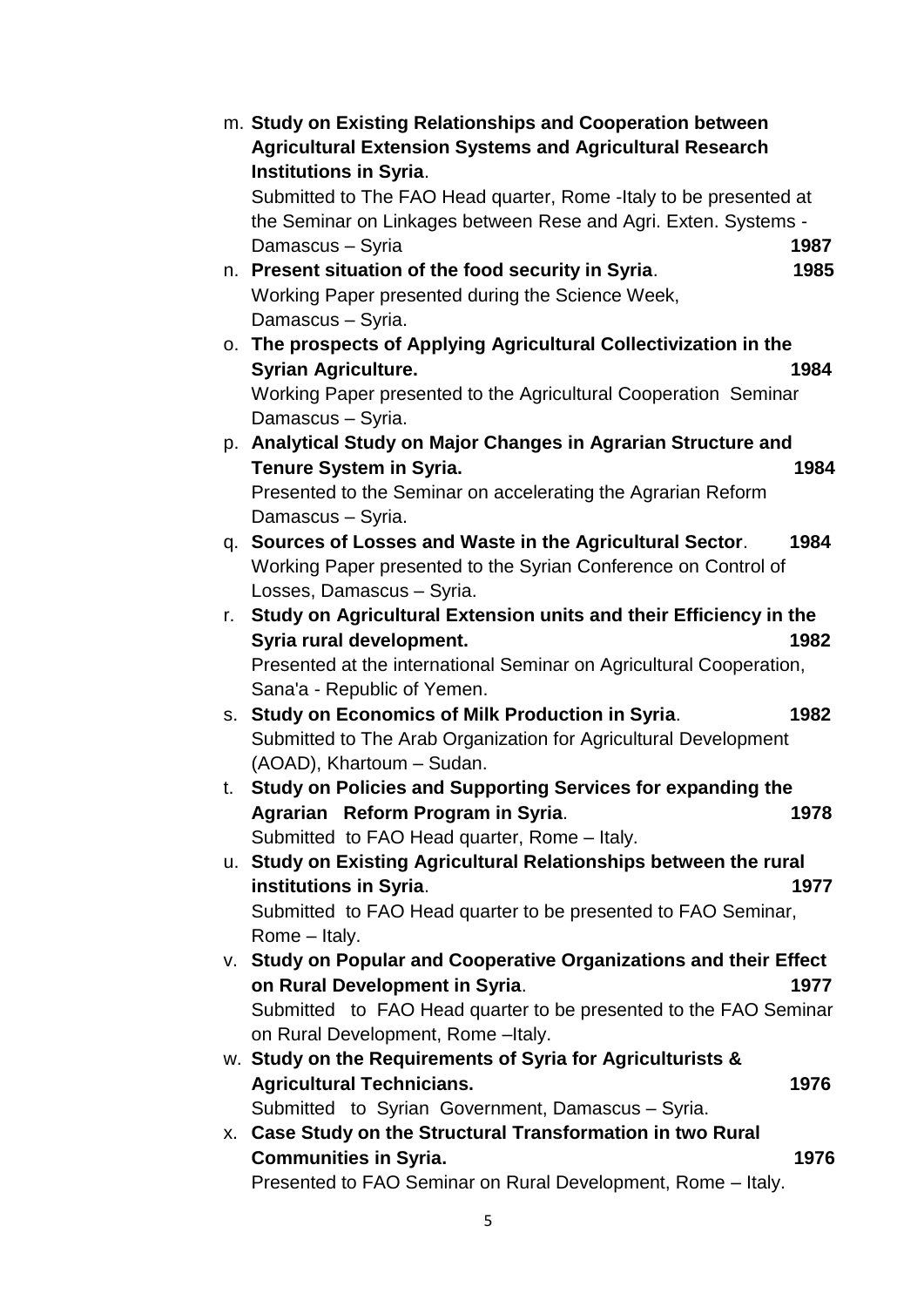| y. Study on the Evaluation and Development on the Agricultural            |      |
|---------------------------------------------------------------------------|------|
| <b>Cooperation Movement in Syria.</b>                                     | 1973 |
| Presented at the Conference on Agricultural Cooperation.                  |      |
| Damascus - Syria.                                                         |      |
| z. Study on Agricultural Planning in Syria.                               | 1971 |
| Submitted to the Arab League Committee of Arab Cooperation                |      |
| Experts, Khartoum - Sudan.                                                |      |
| aa. Study on Cooperative Education in Syrian Arab Republic.               | 1970 |
| Submitted to the Arab League Committee of Arab Cooperation                |      |
| Experts, Cairo - Egypt.                                                   |      |
| 2-2 At International and Regional Levels:                                 |      |
| a. Study on current situation and future perspective of the Arab          |      |
| food security.                                                            |      |
| Presented at the Sudan food security, Khartoum-Sudan<br><b>April-2016</b> |      |
| b. Study on Syrian agricultural social development and its                |      |
| importance for rural development.                                         |      |
| Presented to ESCWA, Damascus-Syria<br>November 2015                       |      |
| c. Study on reform of the research, development and extension for         |      |
| November 2014<br>achieving Arab food security.                            |      |
| d. Study on challenges facing the establishment, operation and            |      |
| evaluation of water users associations (WUAs).                            |      |
| Presented to the Arab Water Users workshop                                | 2012 |
| e. Reform of the research, development and extension systems in           |      |
| the context of an Arab comprehensive vision for food Security.            |      |
| Presented at the general conference of the Arab chambers for              |      |
| economics, industry and agriculture, Khartoum - Sudan                     | 2011 |
| f. Concept note on thematic working groups in the waste sector,           |      |
| prepared for the regional solid waste exchange of information and         |      |
| experiences network. SWEEP Net, Tunisia                                   | 2010 |
| g. Future trends of the Arab Food Security                                | 2004 |
| Presented to the Arab Food Security seminar, Beirut - Lebanon.            |      |
| h. Arab food security in the context of world globalization.              | 2001 |
| Submitted to Arab Organization for Agricultural Development               |      |
| Khartoum - Sudan.                                                         |      |
| Arab water security and its role recently in social and economic<br>i.    |      |
| development.                                                              | 2000 |
| Presented at AA union technical conference, Amman - Jordan.               |      |
| The political decision and its role in increasing (development) the<br>j. |      |
| serial productivity and Production in the Arab world.                     | 1999 |
| Submitted to Arab League seminar in the importance of increasing          |      |
| the serial production in Arab countries, Cairo – Egypt.                   |      |
|                                                                           |      |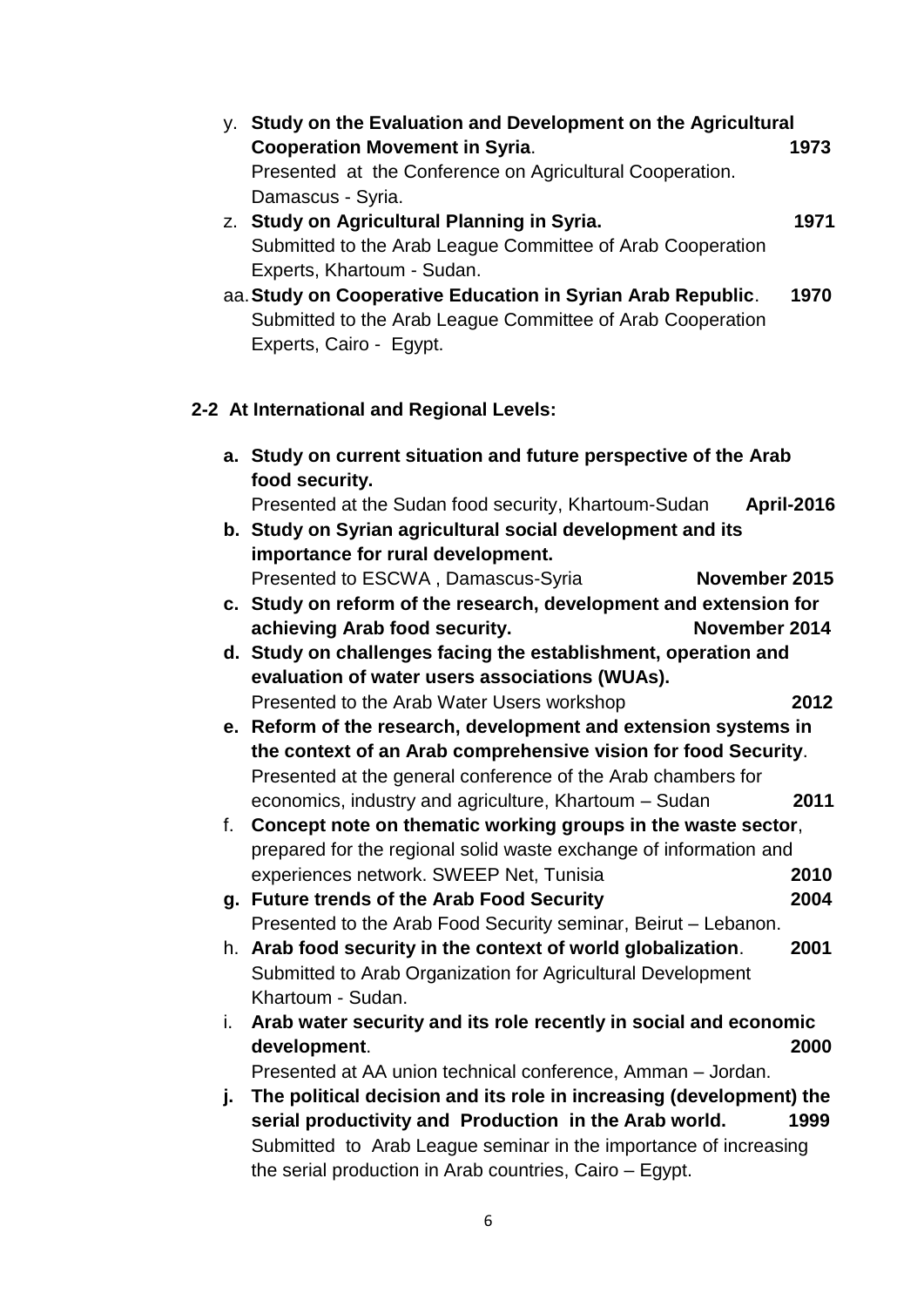**k. Arab - European partnership and its impact on Arab agricultural sector**. **1998** 

Presented to FAO seminar, Tunisia – Tunisia.

**l. Study on the importance of national agriculture marketing development in the Arab countries on Arab agriculture integration**. **1997**

Presented at the Arab seminar on agriculture marketing, Manama Kingdome of Bahrain.

- **m. Study on the importance of the rural Arab women capacity building on the agricultural and rural development**. **1996** Submitted to AOAD and presented during the Raba Seminar. Rabat- Morocco.
- **n. The importance of The Arab water users associations on the Rationalization of irrigated water and agricultural resources. 1993** Submitted to AOAD seminar, Rabat – Morocco.
- o. **The Arab Agricultural Integration and its Importance for the Development of Agricultural and Rural Development. 1996**

Presented at the AA union seminar, Tunisia – Tunisia.

- **p. Study on Needs and Feasibility of Investing in Food Security.1996** Presented at Arab Investors Conference, Beirut – Lebanon.
- q. **Study on Possibilities of Arab Self Sufficiency of Main Crops**.**1995** Presented to the Arab Food Security Conference (AOAD) Cairo – Egypt.
- r. **Study on Food Security in the Arab World**. Presented to Arab agriculture ministers meeting ,Khartoum – Sudan
- s. **The Arab Mashrek Hydrologic History, Problems& prospective**. Working paper Presented to Harvard (USA) Symposium on Water in the Middle East. **October 1993**
- t. **Study on the Present Situation of the Middle Level Agricultural Education in the Near East Region**. **1990** Submitted to FAO Head quarter, Rome – Italy .
- u. **Study on the Present Situation of Food Production and Consumption in the Arab World and Subsequent Consequences of Food Shortages**.

Submitted to AOAD Head quarter, Khartoum – Sudan **1989**

**v. Follow-up Study on Graduates of Agricultural Colleges Tunisia, Sudan and Syria.**

Submitted to the Arab Centre for Higher Education Research, Arab Organization for Education, Culture and Sciences (ALECSO), **1989**

**w. Comparative Study on Institutions of Middle and Secondary Agricultural Education in Arab Countries. 1988** Submitted to the Arab Center for Higher Education Research.